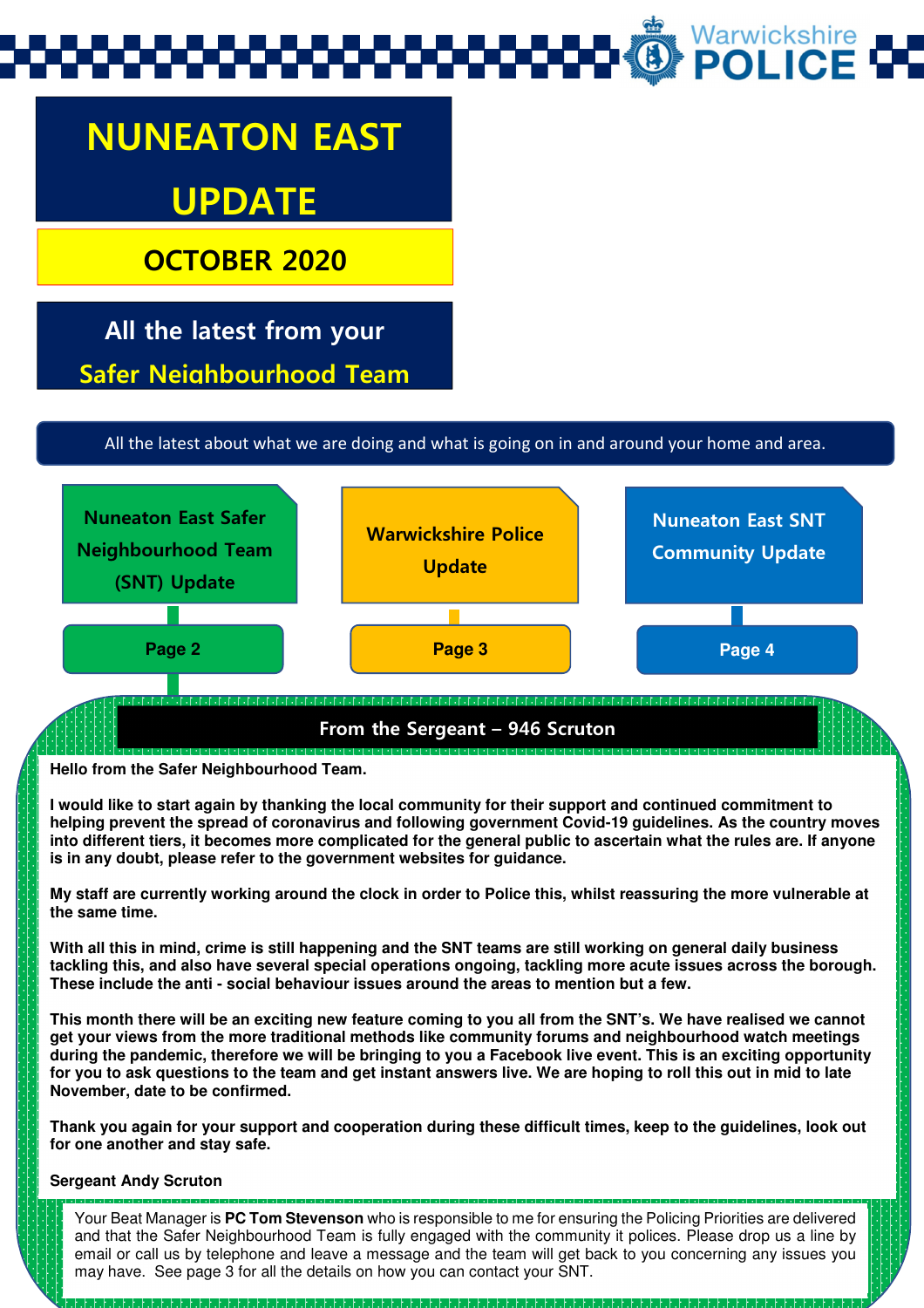Warwickshire **POLIC** 

Nuneaton East Safer Neighbourhood Team (SNT) Update

j

How to keep up with Nuneaton East Safer Neighbourhood Team We are on Twitter: @Nuneatoncops We are on Facebook: Nuneaton and Bedworth Police

### Out and about with Nuneaton East SNT

#### **Burglary Statistics**

This month we have continued to see a significant reduction in Burglaries in comparison to October 2019. As the winter and darker nights approach us, we encourage people to invest in timer switches and make sure all doors and windows are secure. We continue to conduct Burglary patrols across the Nuneaton East area.

#### **Theft of vehicle**

This month a vehicle was stolen without keys from an address in Weddington. Thanks to the power of social media and the vigilant public, the vehicle was spotted and recovered by officers from Warwickshire Police. Please be alert and contact the Police if you witness any suspicious activity within your community.

#### **Operation Six – Covid-19**

Warwickshire Police is committed to playing our part in reducing the transmission of COVID-19. Preventing the spread of the virus is a shared effort in which we will continue to play a critical role alongside health colleagues, Government, businesses, local authorities and our communities.

Under the new rules, people may not participate in social gatherings, in any place, in groups of more than 6. These rules apply across England, to all ages, to gatherings indoors and outdoors, in private homes, public outdoor spaces and venues such as pubs and restaurants, and these rules replace all previous regulations.

#### **We continue to monitor the latest restrictions and are issuing fines where applicable.**

#### **Replacement of PCSO Julie Green**

We are expecting to be able to introduce the newest member of Nuneaton East SNT in the coming month. We are looking forward to welcoming a new team member.

#### Update on our priorities

-

The priorities for Nuneaton East are:

- **Reduce ASB in Nuneaton East hotspots**
- **Keep acquisitive crime low**

If there are any other suggestions on what Nuneaton East SNT should be focusing on, please get in contact with us.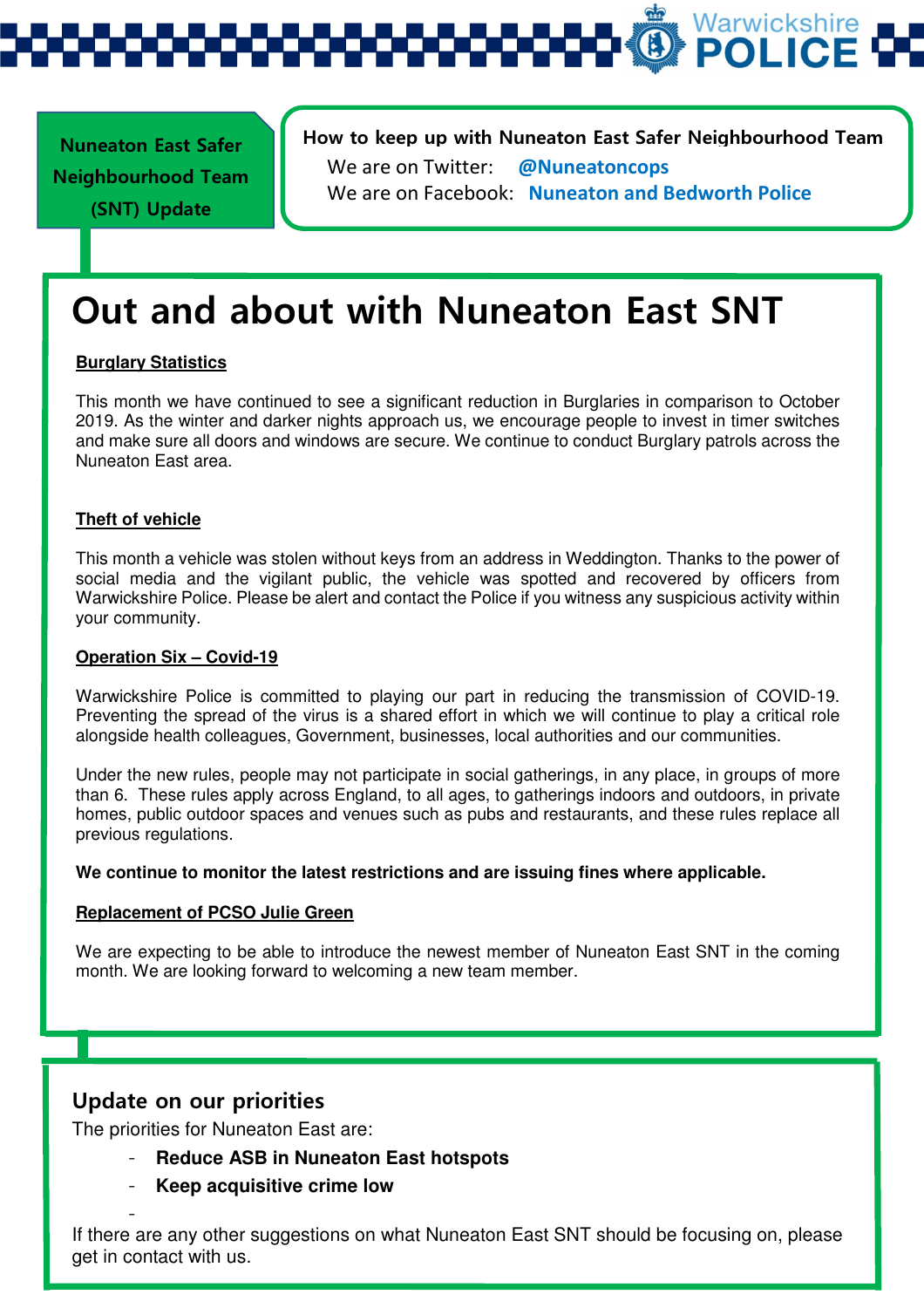

#### **Monthly Message from Nuneaton East Beat Manager**

We are very pleased to see our burglary statistics staying low. Please remain vigilant and keep your homes and vehicles secure at all times. As always we are conducting burglary patrols and continue to be a reassuring presence within the community.

Next month, I am looking forward to working with a new member of Nuneaton East SNT. As a team we will be arranging crime prevention operations throughout the beat and I look forward to sharing the results of our hard work with you all. As always stay safe!

PC Tom Stevenson